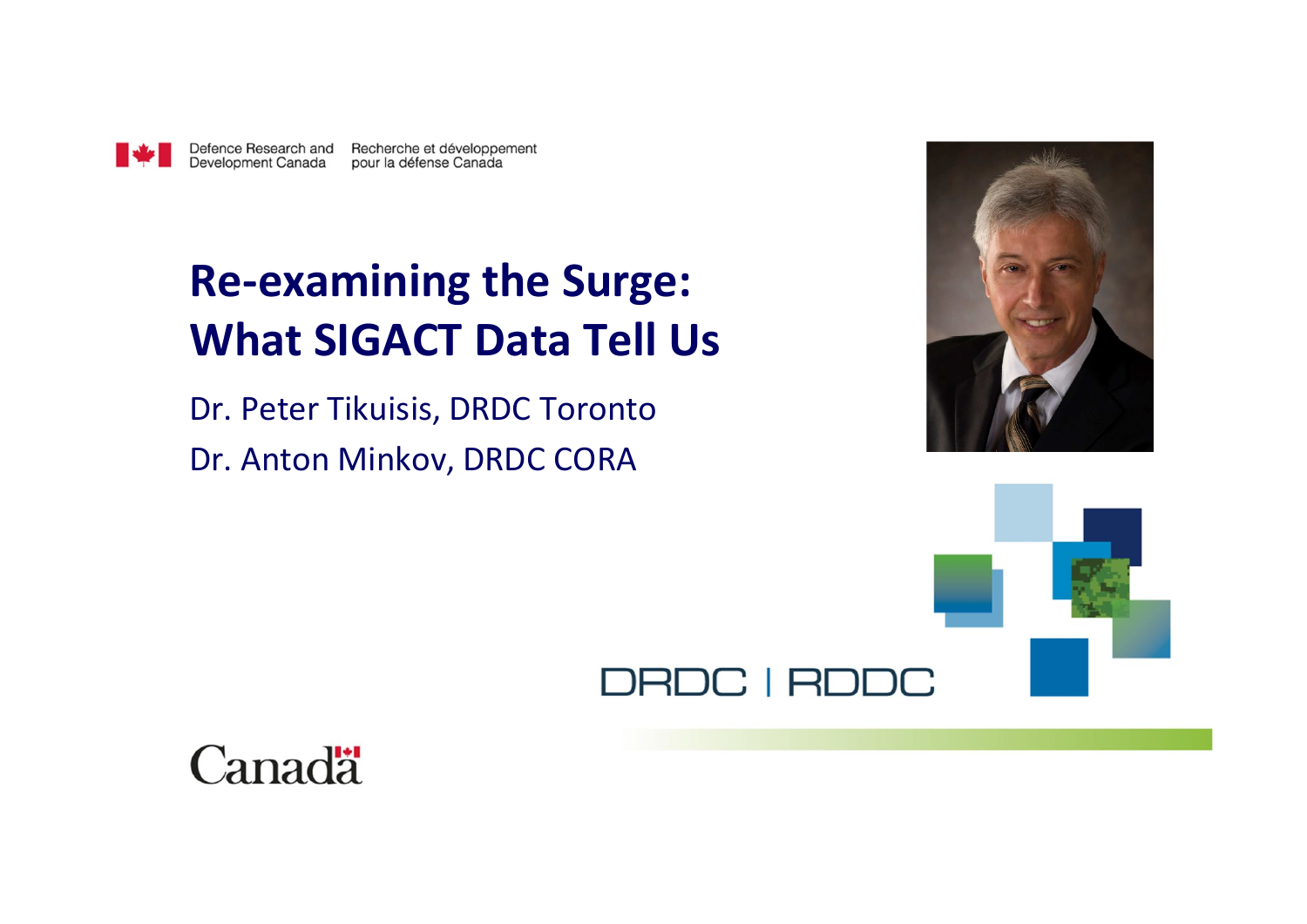# **Outline**

- Rationale
- **Narratives/Theories**
- **Methodology**
- **Results**
- Alternative Hypotheses
- Conclusions

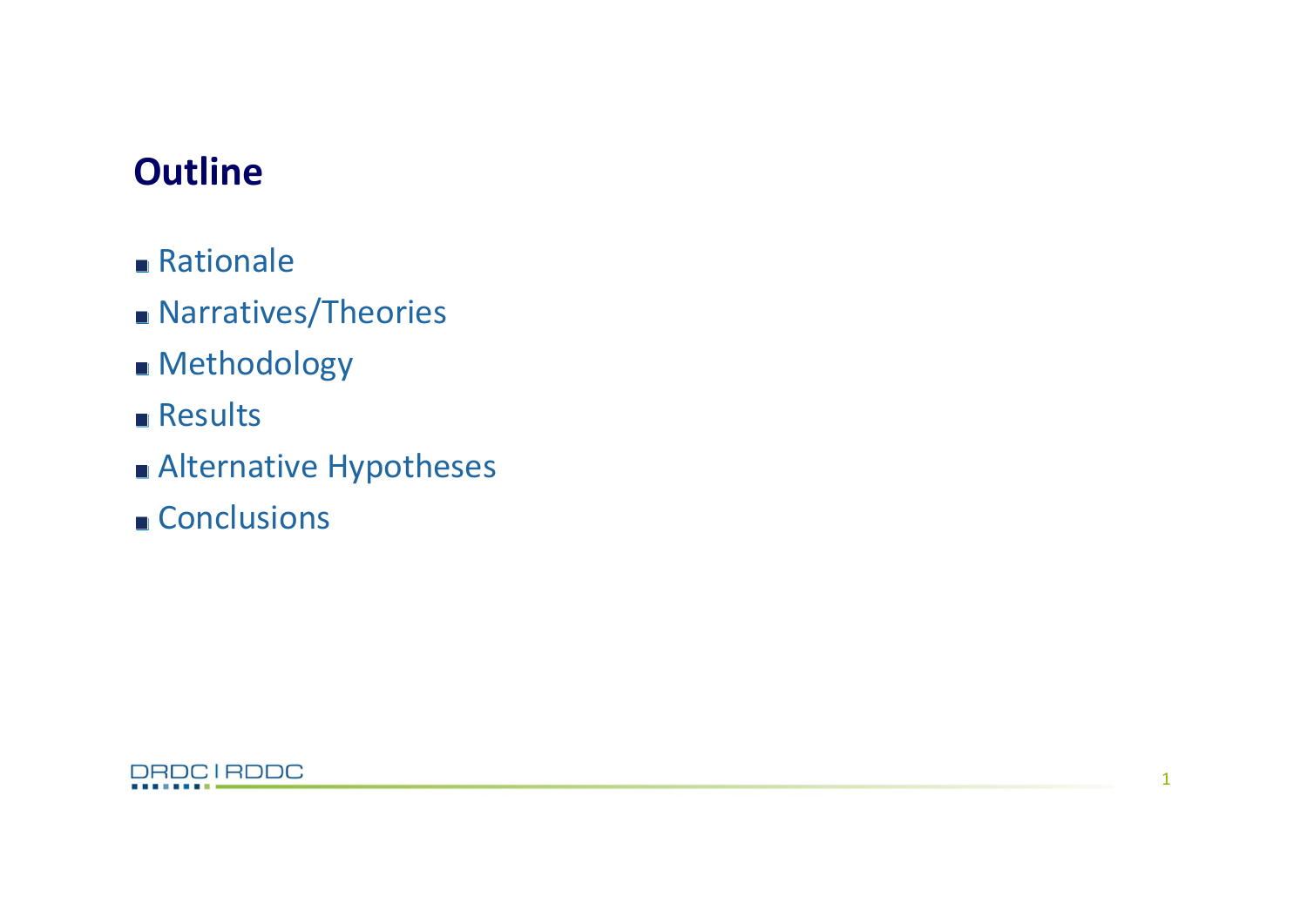# Rationale

### ■ The "Surge"

- one of the most significant military events in recent history
- $\blacksquare$  increase in US troops ( $>$  20,000 over Jan-May 2007) using COIN doctrine

### **Lessons Learned**

- **n** incorporated in military field manuals
- Afghanistan
- US TRADOC currently revising COIN FM 3-24
- Grand Debate about COIN vs. Conventional Warfare
	- considerable uncertainty on best strategy to reverse escalating violence in Iraq
	- **Example 18 I** lessons learned today can have decisive impact in future conflicts

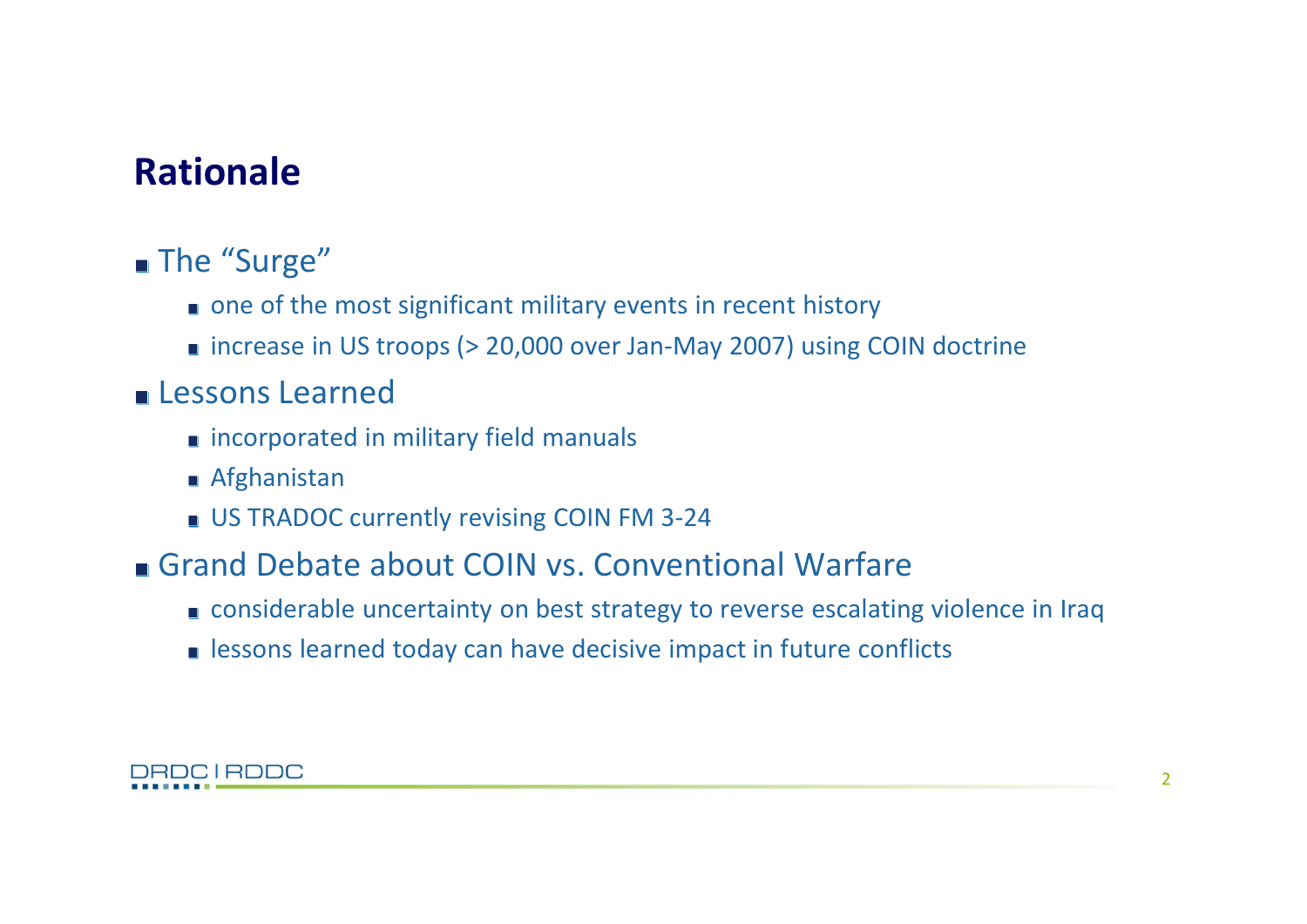# Iraq Reduction of Violence: Narratives/Theories

### ■ The Surge

- 'Bridge' using COIN doctrine until ISF achieved critical, self-reliant capability
- Synergy of Surge & Standup of SOI (Biddle et al. 2012)
	- Mix of qualitative and quantitative analyses highlight importance of SOI
- Anbar 'Awakening'
	- Sunni tribal uprising against al-Qaida in 2006
- **Sectarian Cleansing** 
	- **Unmixing' of neighbourhoods**

### Other possibilities? Re-examine SIGACT Data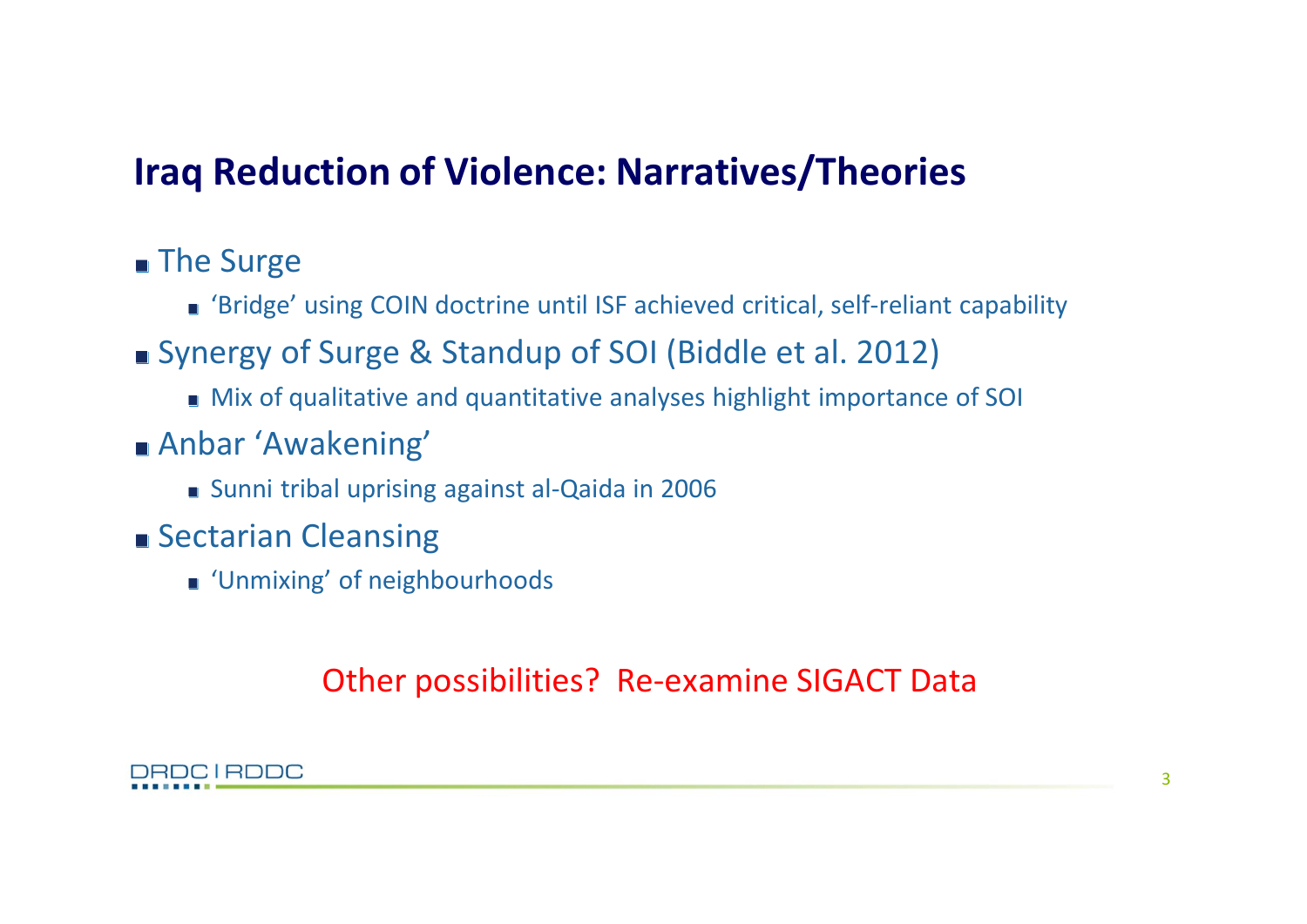### Data

- $\blacksquare$  SIGACT data 2004-08
- Geographical coverage -Sunni triangle
	- 38 Areas of Operation (AOs)
	- Spans 22 districts and 6 provinces – Anbar, Babil, Baghdad, Diyala, Salahaddin, Tamim (Kirkuk)
- **Limitations** 
	- **SIGACTs vary widely in intensity**
	- **AOs vary widely in coverage**



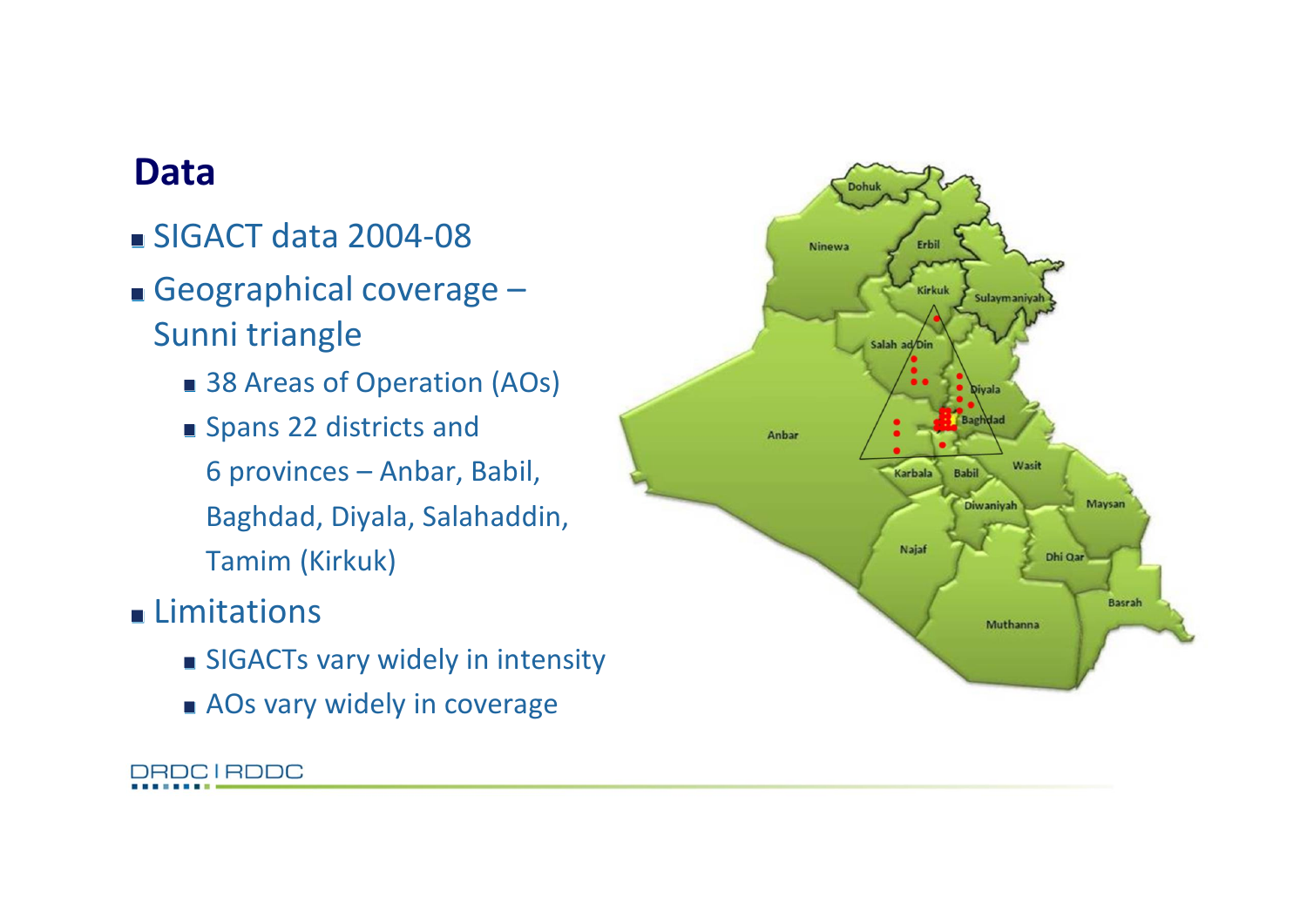# Critical Analysis

- Biddle et al. (2012) comparison of 3-month trend lines
	- post-SOI trend lines lower than pre-SOI in 24 of 38 AOs (63%)
- **Shortcomings** 
	- narbitrariness of trend period (3 months)
	- **weakness of test (no statistical rigor)**

### $R$ e-examination with t-test

| $N = 38$ | Mean <sup>*</sup> | <b>SD</b> | <b>Median</b> | <b>Minimum</b> | <b>Maximum</b> |
|----------|-------------------|-----------|---------------|----------------|----------------|
| Pre-SOI  | $-2.5$            | 12.4      | $-0.2$        | $-34.3$        | 16.8           |
| Post-SOI | $-5.8$            | 8.8       | $-5.6$        | $-27.9$        | 20.0           |

 $*p$ -value = 0.283, no statistical difference between trend lines

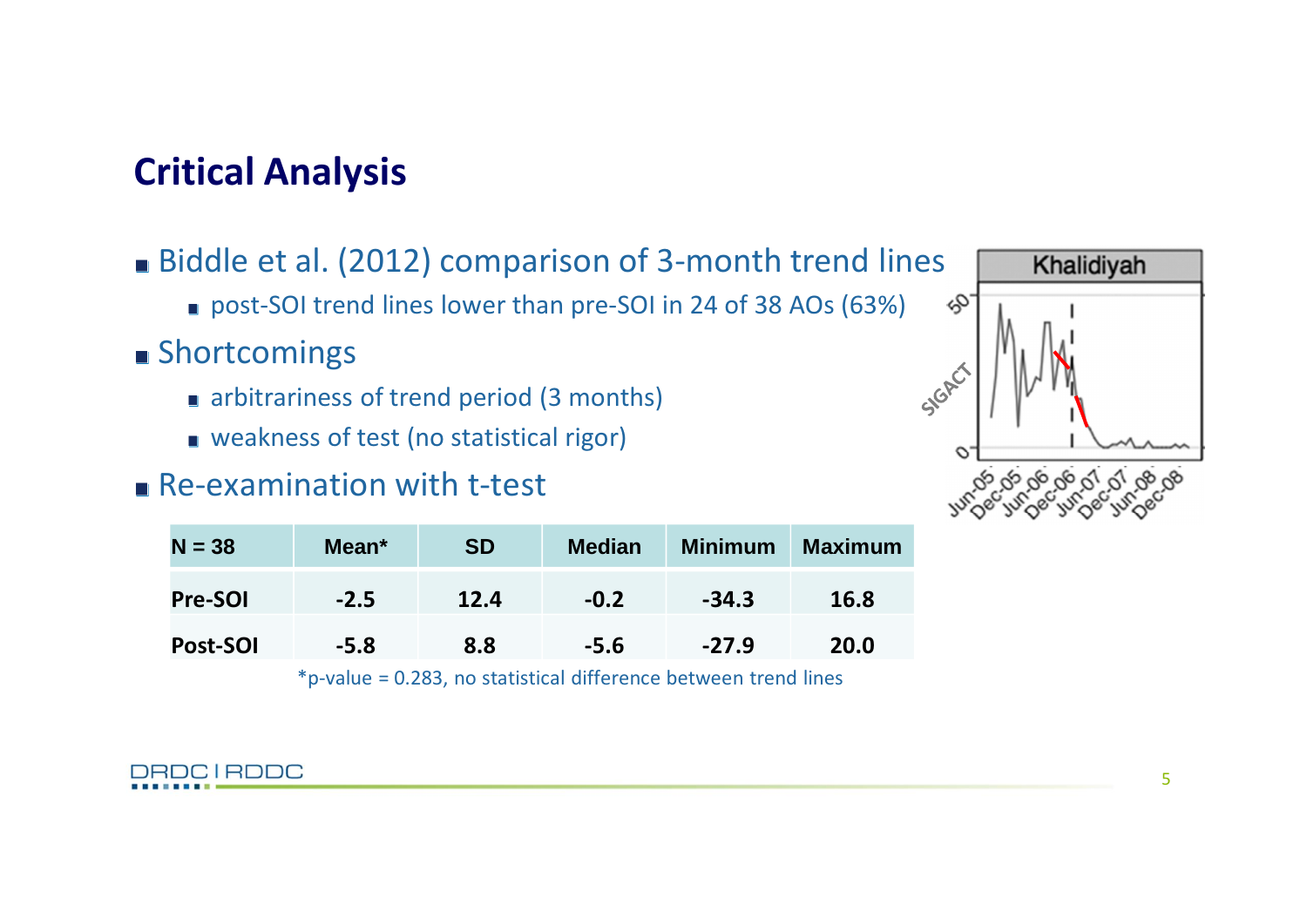# Methodology

- **Analysis of overall SIGACT**
- **Timeline analysis by AO**

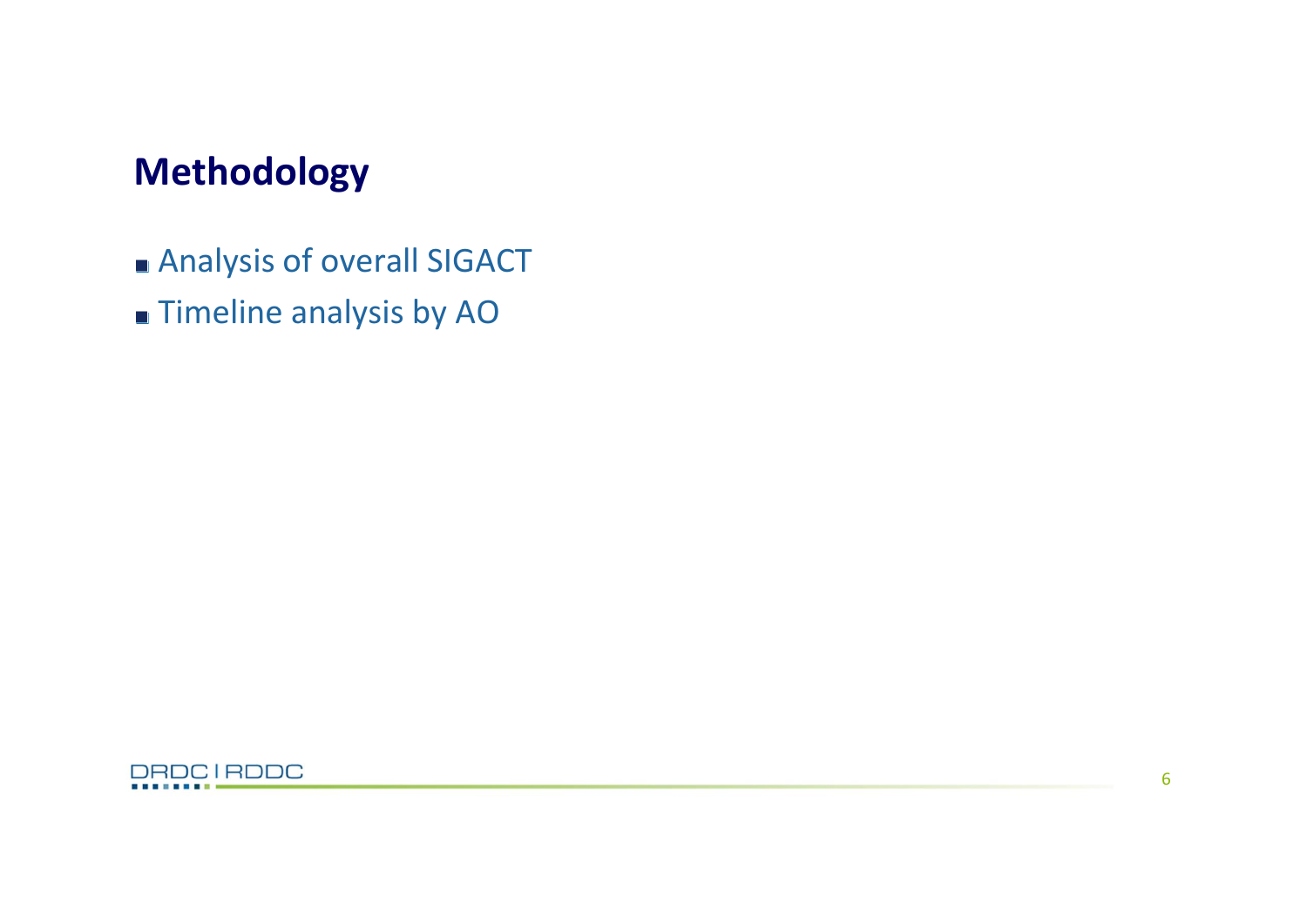### Overall SIGACT

- 50% of total SIGACT (53,822) occurred by end of Nov 06 (dashed bar)
- Peak of 2,366 SIGACT occurred in Dec 06

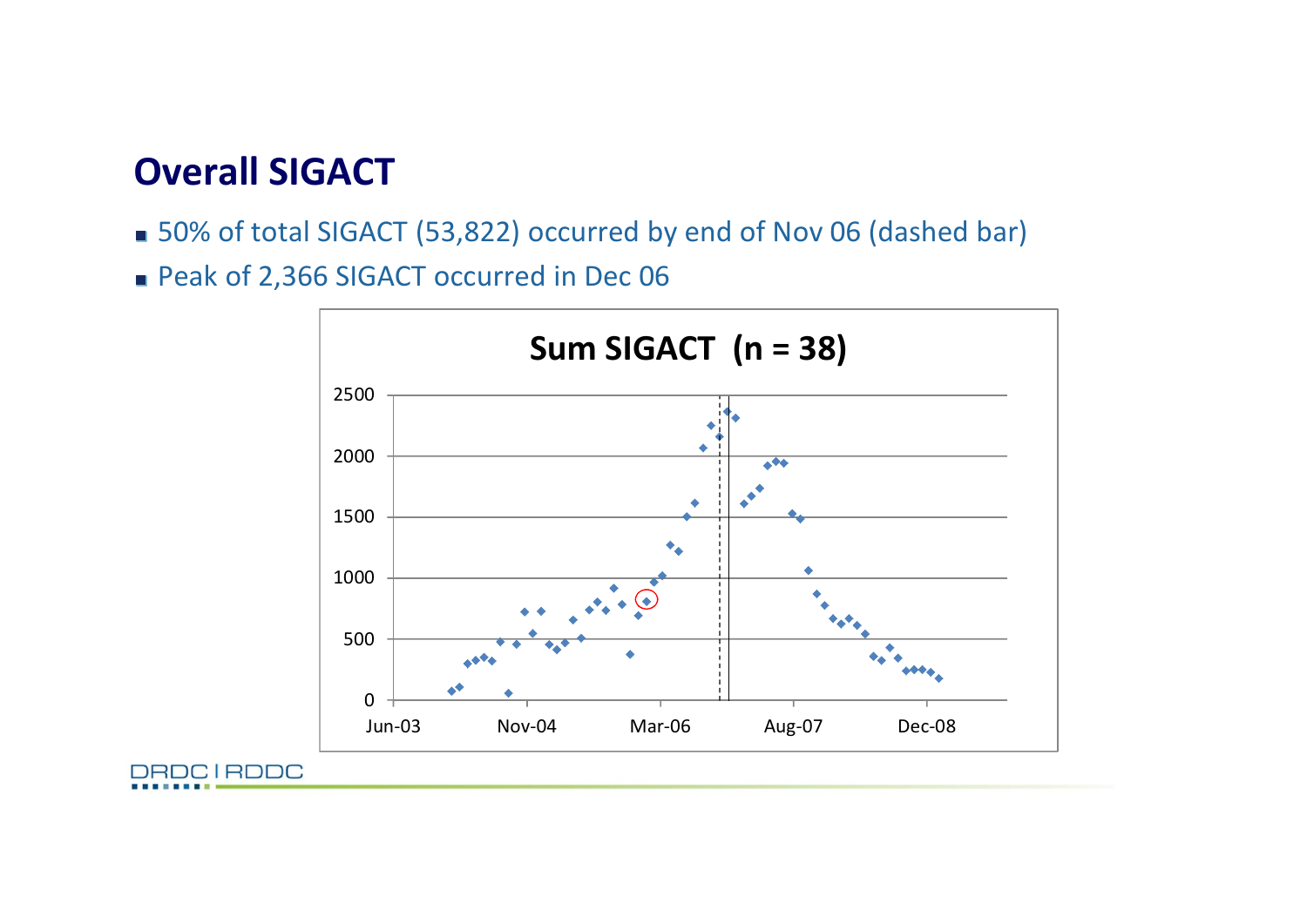### Standup of SOI

- 50% of total SOI standups occurred by end of Jul 07, 8 months after 50% SIGACT
- Peak of 8 SOI standups occurred in May 07, 5 months after peak SIGACT

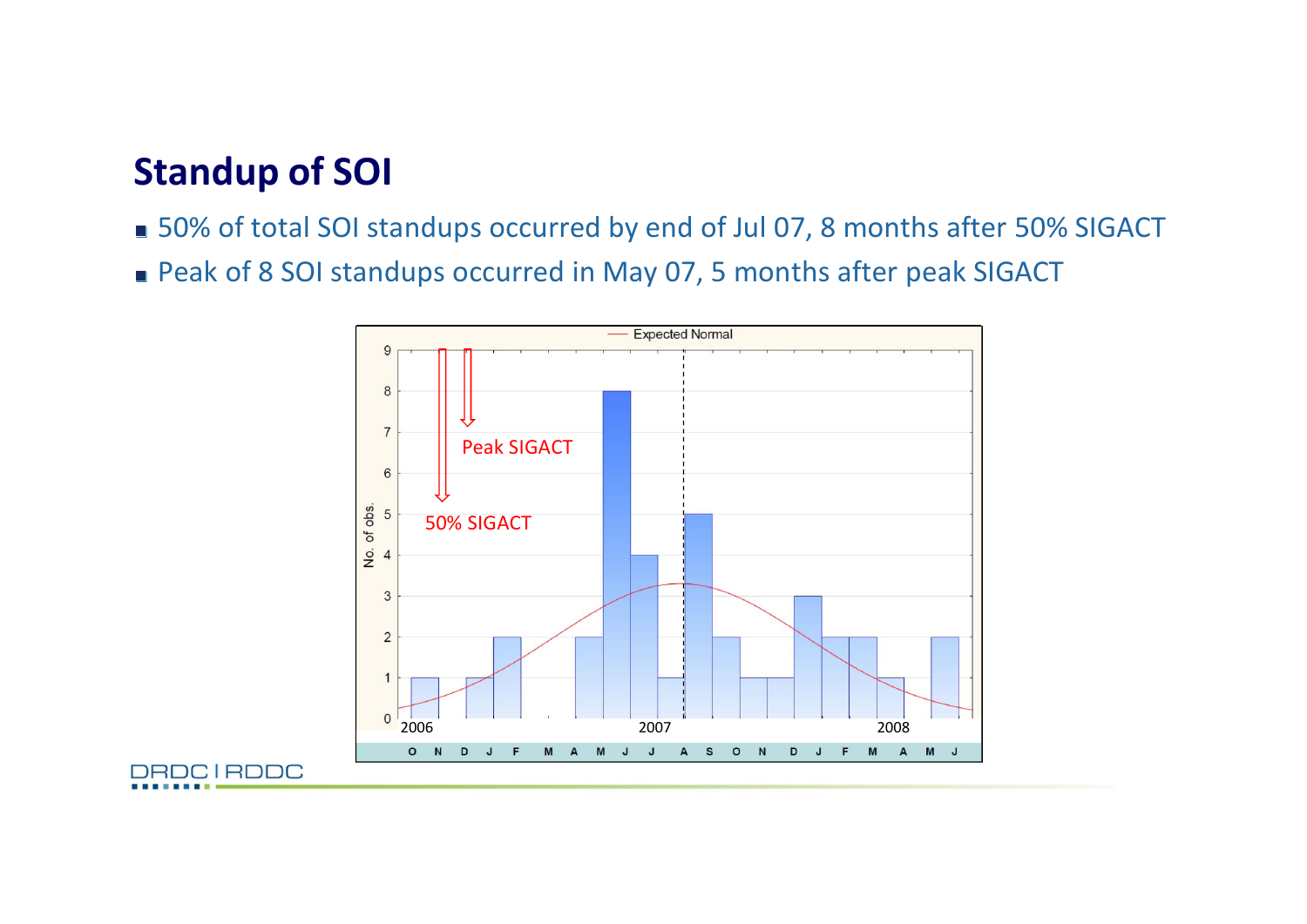| <b>Province</b> | <b>Mean</b><br><b>SIGACT</b><br>/Month | <b>Mean</b><br><b>Peak</b><br><b>SIGACT</b> | <b>Mean</b><br><b>Month</b><br>at 50%<br><b>SIGACT</b> | <b>Mean</b><br><b>Month</b><br>of Peak<br><b>SIGACT</b> | Mean %<br><b>SIGACT</b><br>at SOI<br>standup | <b>Mean</b><br><b>Month</b><br>of SOI<br>standup | Lag of SOI<br><b>Standup to</b><br><b>Peak &amp; 50%</b><br>of SIGACT |
|-----------------|----------------------------------------|---------------------------------------------|--------------------------------------------------------|---------------------------------------------------------|----------------------------------------------|--------------------------------------------------|-----------------------------------------------------------------------|
| Anbar           |                                        |                                             |                                                        |                                                         |                                              |                                                  |                                                                       |
| $(n = 6)$       | 20.9                                   | 95.0                                        | 29.3                                                   | 31.3                                                    | 86.8%                                        | 36.7                                             | 5.4 & 7.4                                                             |

# Timeline Analysis

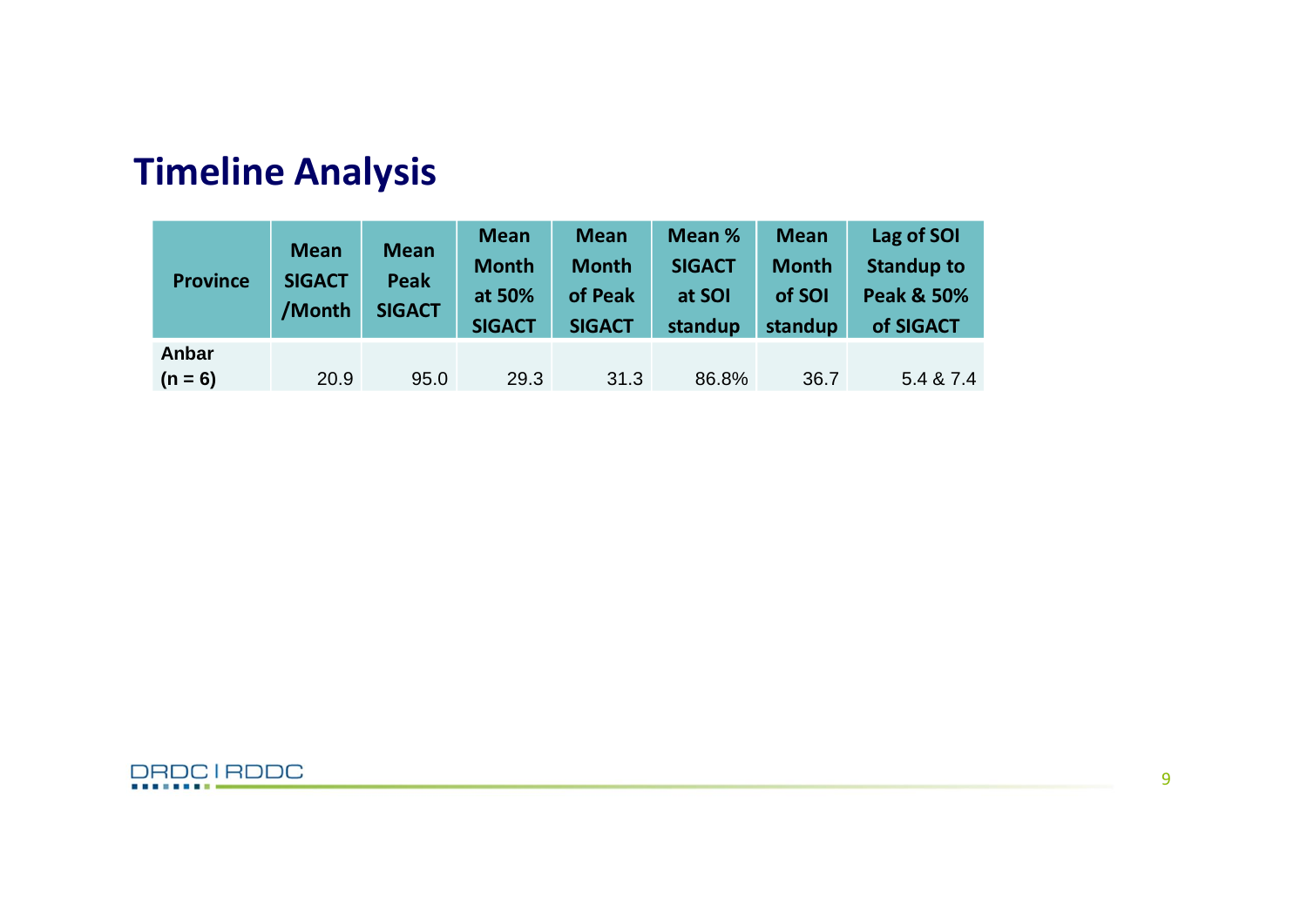| <b>Timeline Analysis</b> |  |  |
|--------------------------|--|--|
|                          |  |  |

| <b>Province</b>   | <b>Mean</b><br><b>SIGACT</b><br>/Month | <b>Mean</b><br><b>Peak</b><br><b>SIGACT</b> | <b>Mean</b><br><b>Month</b><br>at 50%<br><b>SIGACT</b> | <b>Mean</b><br><b>Month</b><br>of Peak<br><b>SIGACT</b> | Mean %<br><b>SIGACT</b><br>at SOI<br>standup | <b>Mean</b><br><b>Month</b><br>of SOI<br>standup | Lag of SOI<br><b>Standup to</b><br><b>Peak &amp; 50%</b><br>of SIGACT | <b>Surge</b>     |
|-------------------|----------------------------------------|---------------------------------------------|--------------------------------------------------------|---------------------------------------------------------|----------------------------------------------|--------------------------------------------------|-----------------------------------------------------------------------|------------------|
| Anbar             |                                        |                                             |                                                        |                                                         |                                              |                                                  |                                                                       | no.              |
| $(n = 6)$         | 20.9                                   | 95.0                                        | <b>Jun 06</b>                                          | Aug 06                                                  | 86.8%                                        | Jan 07                                           | 5.4 & 7.4                                                             |                  |
| <b>Salahaddin</b> |                                        |                                             |                                                        |                                                         |                                              |                                                  |                                                                       | no.              |
| $(n = 5)$         | 29.5                                   | 82.8                                        | Jan 07                                                 | Dec 06                                                  | 70.4%                                        | Aug 07                                           | 7.8 & 7.0                                                             |                  |
| <b>Baghdad</b>    |                                        |                                             |                                                        |                                                         |                                              |                                                  |                                                                       | Jan-07,          |
| $(n = 18)$        | 21.9                                   | 98.1                                        | Dec 06                                                 | Feb 07                                                  | 78.9%                                        | <b>Jul 07</b>                                    | 4.7 & 6.9                                                             | effective Jun 07 |
| <b>Babil</b>      |                                        |                                             |                                                        |                                                         |                                              |                                                  |                                                                       | no               |
| $(n = 1)$         | 3.8                                    | 18                                          | Oct 06                                                 | Apr 07                                                  | 86.5%                                        | Aug 07                                           | 4 & 10                                                                |                  |
| <b>Diyala</b>     |                                        |                                             |                                                        |                                                         |                                              |                                                  |                                                                       | April 07         |
| $(n = 6)$         | 21.7                                   | 66.7                                        | <b>Jan 07</b>                                          | Jan 07                                                  | 87.1%                                        | Jan 08                                           | 11.3 & 11.5                                                           |                  |
| Tameem            |                                        |                                             |                                                        |                                                         |                                              |                                                  |                                                                       |                  |
| $(n = 2)$         | 40.5                                   | 108.5                                       | Nov 06                                                 | <b>Jun 07</b>                                           | 91.7%                                        | Mar <sub>08</sub>                                | 9.0 & 15.5                                                            | no               |
| All $(n = 38)$    | 23.2                                   | 89.1                                        | <b>Nov 06</b>                                          | Jan 07                                                  | 81.2%                                        | <b>Jul 07</b>                                    | 6.5 & 8.2                                                             |                  |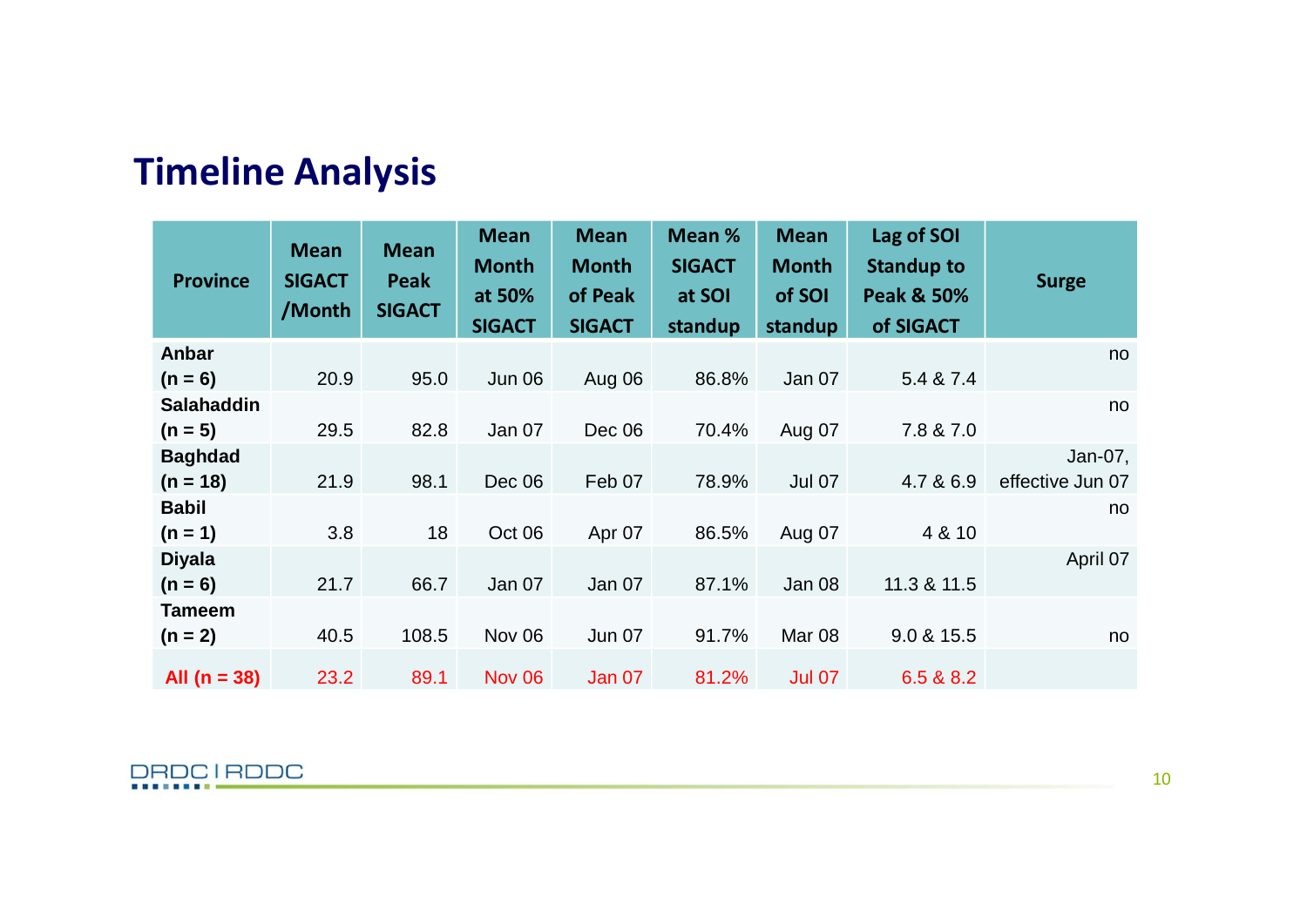### Summary

- Overall peak and 50% of SOI standup lag peak and 50% of total SIGACT by 5 and 8 months, respectively.
- Peak and 50% of SOI standup by AO lag peak and 50% of total SIGACT by means of 6.5 and 8.2 months, respectively.
- (Trendline analysis by AO indicates a significant change in SIGACT between 6 and 9 months prior to SOI standup.)

### *Also*

- 50% SIGACT by Nov 2006
- SIGACT peaked Dec 2006 Jan 2007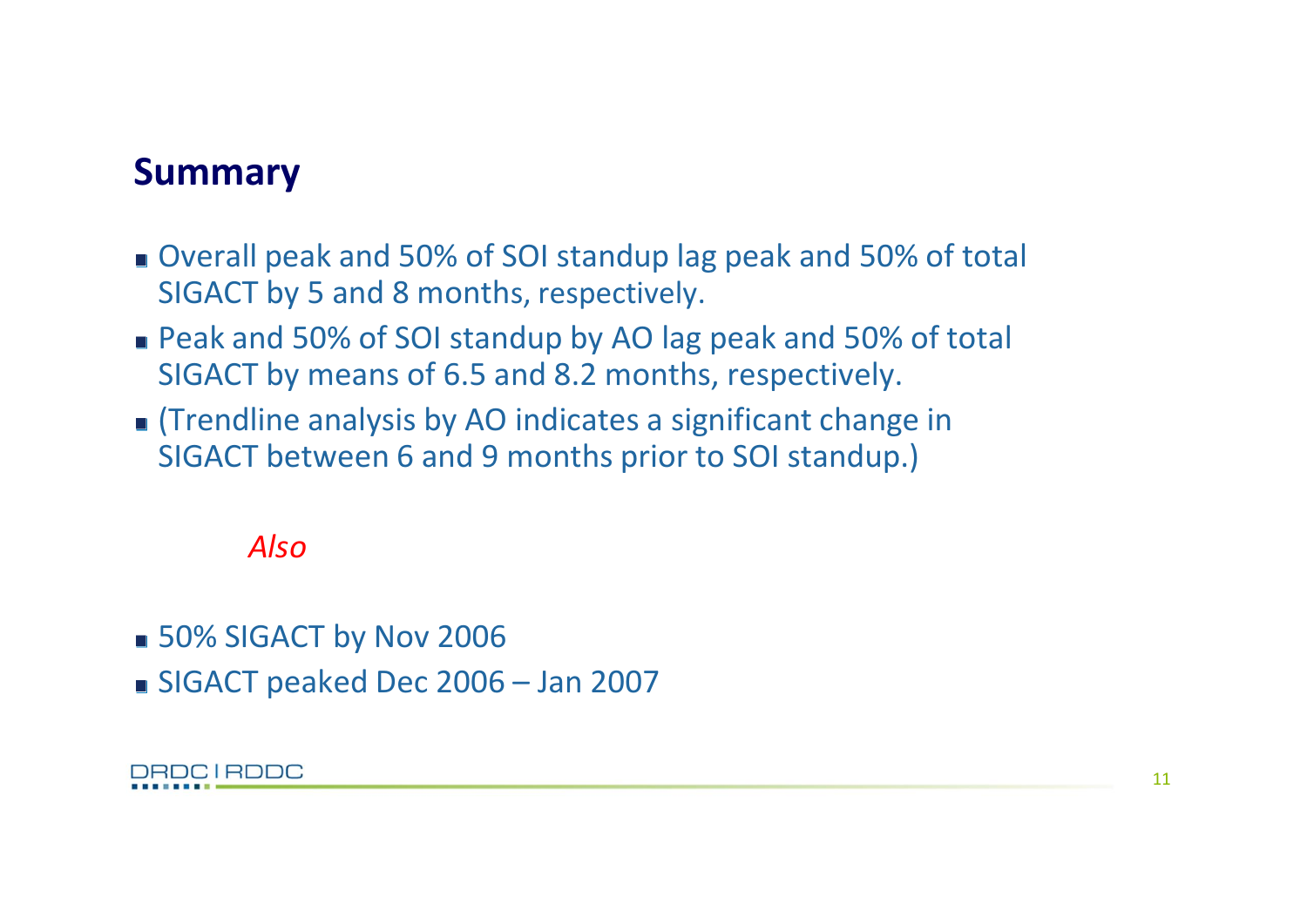### **Alternative Hypotheses**

- **The 'Awakening'** 
	- early Sunni withdrawal of support to AQ (fall 2006)
- **Cleansing Peaked** 
	- JAM (Mahdi Army) attacks against Sunnis peaked in west Baghdad in fall 2006
- **Early Adoption of COIN Doctrine** 
	- Tal Afar (2005) and Ramadi (summer/fall 2006)
	- "28 COIN Articles" (Kilcullen) exert influence in 2006

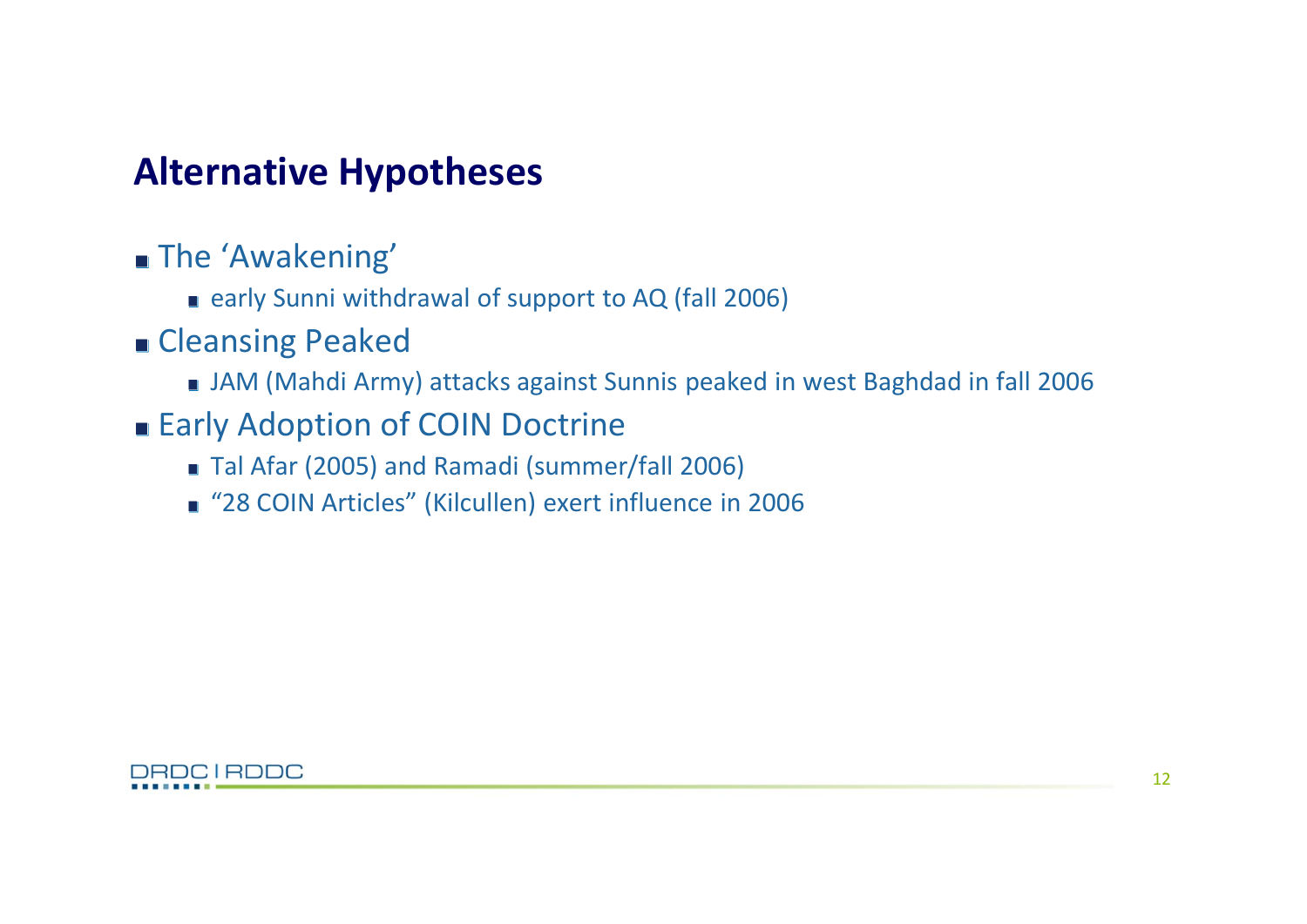# **Alternative Hypotheses**

- **The 'Awakening'** 
	- **E** early Sunni withdrawal of support to AQ (fall 2006)
- **Cleansing Peaked** 
	- JAM (Mahdi Army) attacks against Sunnis peaked in west Baghdad in Fall 2006
- **Early Adoption of COIN Doctrine** 
	- Tal Afar (2005) and Ramadi (summer/fall 2006)
	- "28 COIN Articles" (Kilcullen) exert influence in 2006
- **Increased Tempo of US SOF in 2006** 
	- from 10 ops/month (Aug 04) to 300 ops/month (Aug 06)
- Build up of the Iraqi Security Forces (ISF) in 2006
	- **troop numbers and readiness levels**
	- combined CF & ISF troop density of 15/1,000 population crossed July 06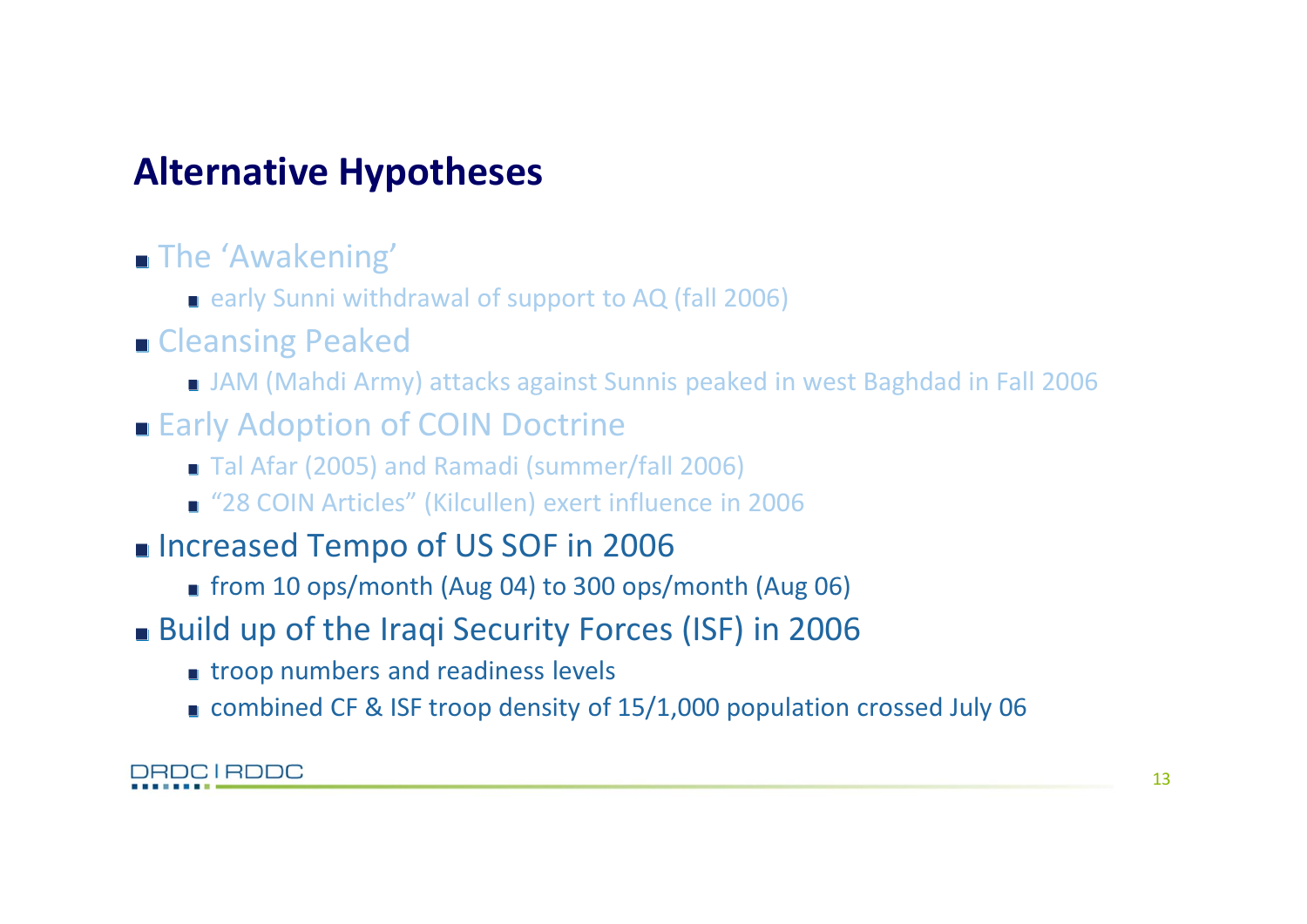| <b>Month</b>     | <b>Coalition</b><br>Total (K) | <b>ISF Total</b><br>(K) | <b>ISF readiness</b><br>(weighted) | <b>CF and ISF</b><br>per 1,000 |                                       |         |
|------------------|-------------------------------|-------------------------|------------------------------------|--------------------------------|---------------------------------------|---------|
| Dec-05           | 183                           | 224                     | 17.3                               | 14.5                           | Minimum<br>readiness<br>threshold     |         |
| Jan-06           | 157                           | 227                     | 20.2                               | 13.7                           |                                       |         |
| Feb-06           | 153                           | 232                     | 20.5                               | 13.8                           |                                       | crossed |
| Mar-06           | 153                           | 251                     | 20.8                               | 14.4                           |                                       |         |
| Apr-06           | 152                           | 254                     | 21.8                               | 14.5                           |                                       | Minimum |
| $May-06$         | 152                           | 266                     | 23.5                               | 14.9                           | troop density<br>threshold<br>crossed |         |
| <b>Jun-06</b>    | 147                           | 265                     | 24.3                               | 14.7                           |                                       |         |
| <b>Jul-06</b>    | 149                           | 270                     | 26.0                               | 15.0                           |                                       |         |
| Aug-06           | 157                           | 298                     | 28.2                               | 16.3                           |                                       |         |
| $Sep-06$         | 162                           | 308                     | 28.3                               | 16.8                           |                                       |         |
| Oct-06           | 161                           | 312                     | 30.3                               | 16.9                           |                                       |         |
| <b>Nov-06</b>    | 158                           | 323                     | 31.2                               | 17.2                           |                                       |         |
| Dec-06           | 155                           | 323                     | 33.3                               | 17.1                           |                                       |         |
| <b>DRDCIRDDC</b> |                               |                         |                                    |                                |                                       |         |

# **Security Forces Build Up**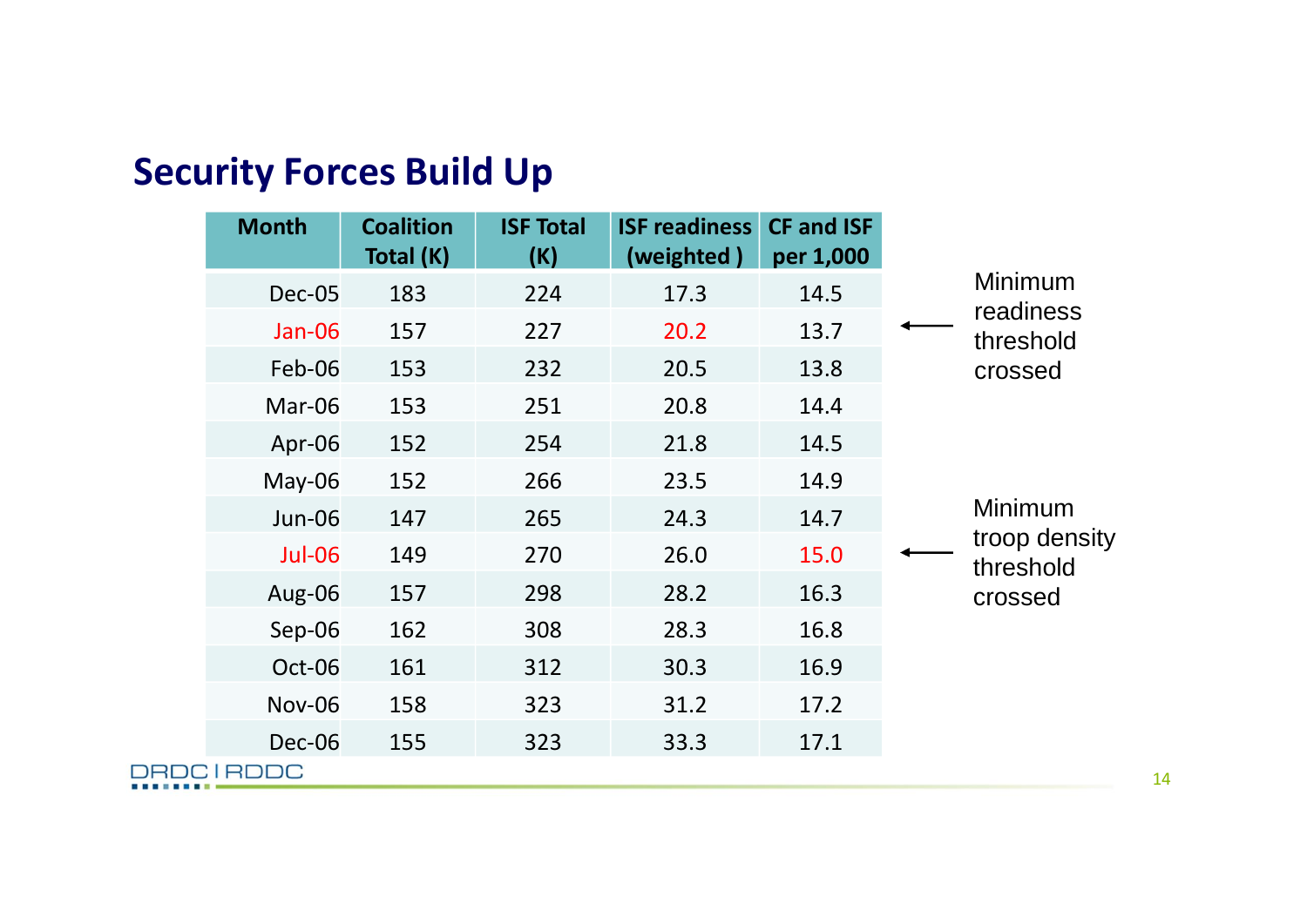# **Conclusion**

### SIGACT Decline

- **EXECT:** Fundamental shift in the security situation occurred before the full deployment of surge troops and 6 to 9 months prior to the SOI standup.
- Synergy between the Surge and SOI is not excluded as a (strong) contributor to a continued decline in SIGACT, but it cannot explain the start of the decline.
- Alternative hypotheses/causes:
	- **a** awakening of Sunni insurgents
	- **decreased tempo of JAM**
	- **E** early adoption of COIN
	- **u** increased tempo of SOF
	- **growth of ISF**

### COIN vs. Conventional Warfare

- "Fog of War" was especially dense in late 2006, making it very difficult to identify a winning strategy.
- Key question is whether the Surge was necessary or whether a change in operational doctrine (i.e., adoption of COIN) would have sufficed with the 140K troops in Iraq – considering that violence had started to decline prior to the Surge, the latter would likely have worked, albeit at a slower pace.
- While it is apparent that COIN and conventional warfare both contributed to the decline in violence, what remains unknown is the optimal mix of the two and the quantification of alternative causes, which collectively were primarily responsible for initiating the decline in violence.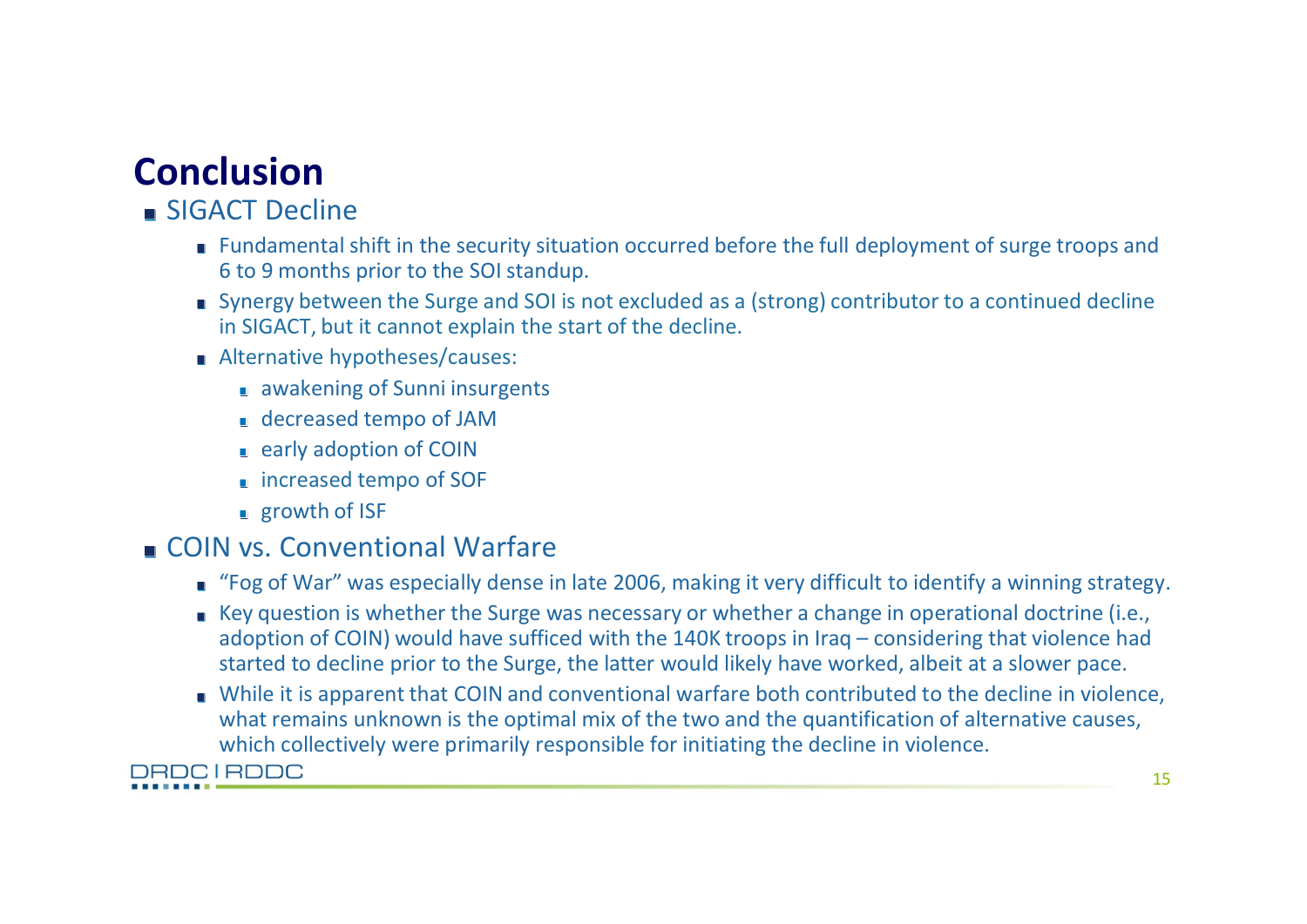# DRDC | RDDC

SCIENCE, TECHNOLOGY AND KNOWLEDGE SCIENCE, TECHNOLOGIE ET SAVOIR FOR CANADA'S DEFENCE AND SECURITY

POUR LA DÉFENSE ET LA SÉCURITÉ DU CANADA

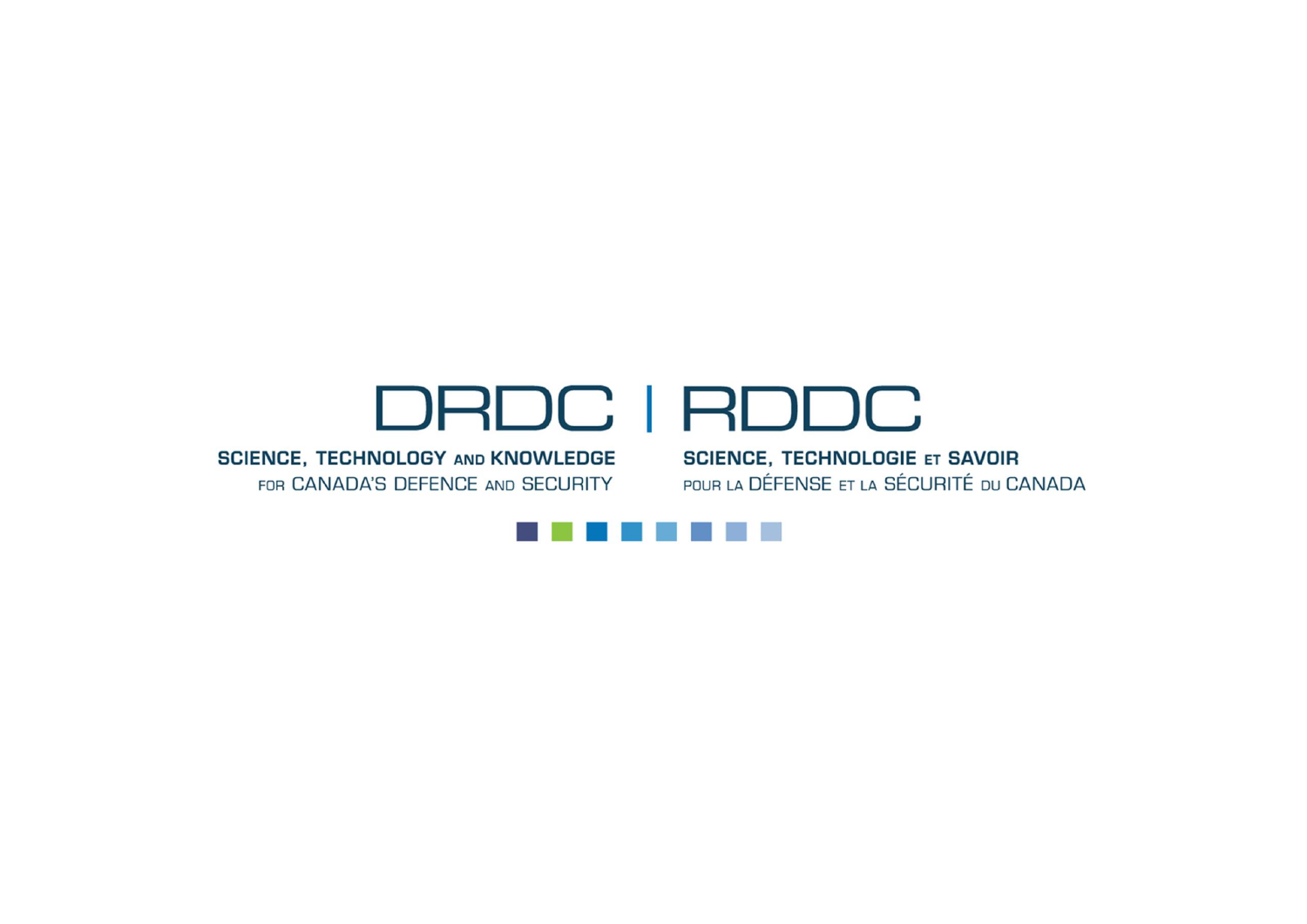### **Surge Troop Deployment**

| <b>Month of Deployment</b> | # of troops | Unit                               | <b>Location of Deployment</b> |  |
|----------------------------|-------------|------------------------------------|-------------------------------|--|
|                            |             |                                    |                               |  |
| January 2007               | 3,447       | 2nd Brigade, 82nd Airborne Div     | <b>Baghdad</b>                |  |
| February 2007              | 3,447       | 4th Brigade, 1st Infantry Division | <b>Baghdad</b>                |  |
| <b>March 2007</b>          | 3,784       | 3rd Brigade, 3rd Infantry Division | southern Baghdad Belts        |  |
| April 2007                 | 3,921       | 4th Brigade, 2nd Infantry Division | <b>Divala</b>                 |  |
| May 2007                   | 3,784       | 2nd Brigade, 3rd Infantry Division | southeast of Baghdad          |  |